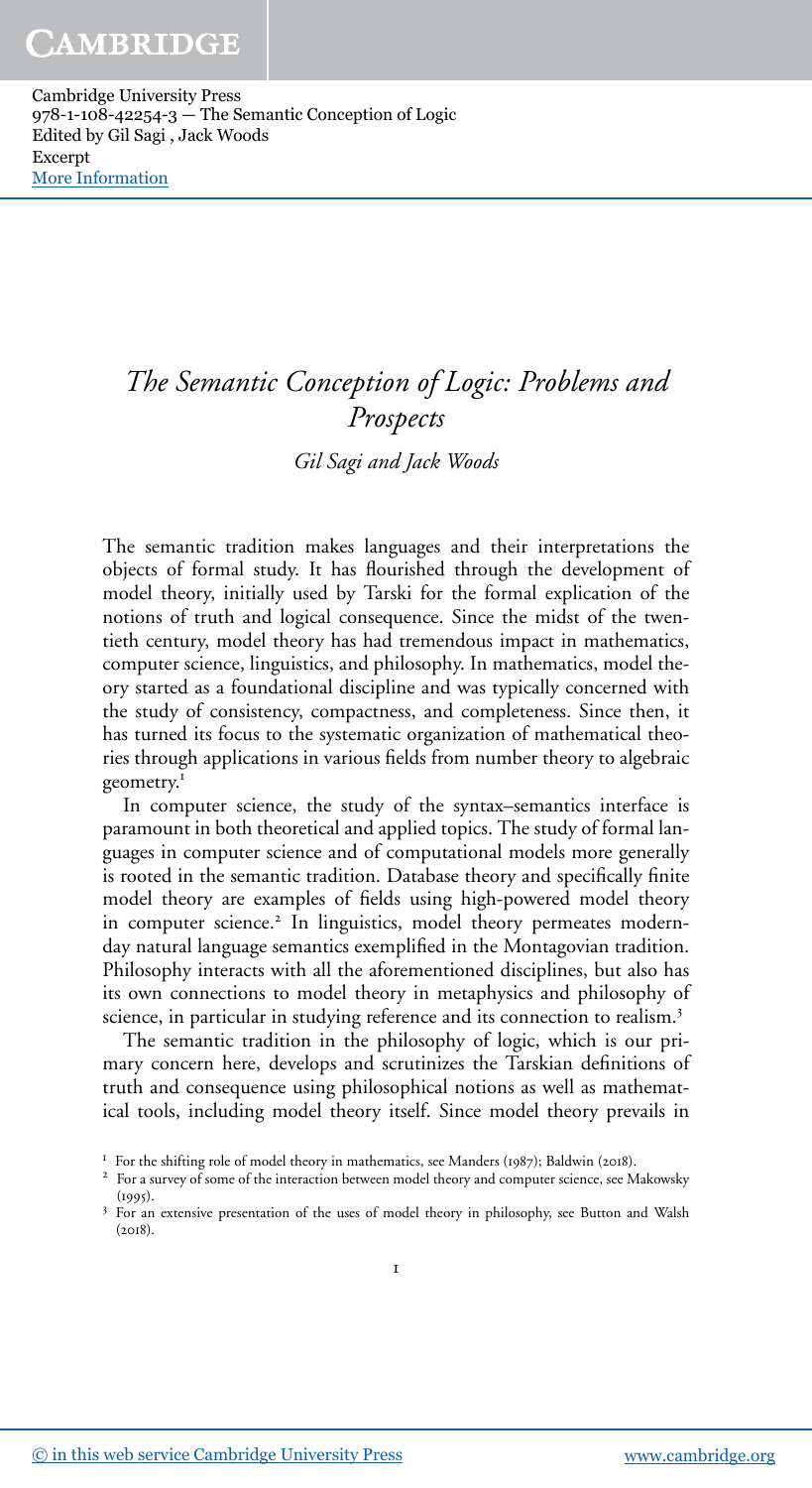#### gil sagi and jack woods

so many other fields, it's important to reflect on its presumptions, how it works, and whether it depends in any significant way on facts from other disciplines, such as science or mathematics. These questions permeate this collection as the reader will shortly see.

The wider historical context of the present collection emerges at the turn of the twentieth century, which marks the advent of formal tools in logic. The first stabs at contemporary rigor in logic involved formalizing syntactic notions, such as formation and transformation rules for formulas: the former concern defining well-formed formulas, and the latter concern laws of deduction. Such rules are completely indifferent to the intended semantic content of their objects. The priority of syntactic approaches over semantic approaches seems to have arisen from the suspicion that semantic notions weren't well understood, were rather metaphysical (when that was a term of disapprobation), and smelt of paradox.

Tarski's "The concept of truth in formalized languages" (1933) changed all of this. It provided a rigorous account of truth for sentences which can then be used to define other important semantic notions like consistency and logical consequence. This went a long way towards demystifying semantic approaches to logical properties. It also paved the way for Tarski's "On the concept of logical consequence" (1936) where he analyzed logical consequence in terms that roughly corresponds to the model-theoretic approach we use today.

This definition works as follows: divide expressions into 'logical' expressions and 'non-logical'. Then a sentence  $\varphi$  follows from a collection of sentences  $\Gamma$  if, no matter how we (uniformly) interpret the meaning of the non-logical expressions contained within  $\varphi$  and  $\Gamma$ ,  $\varphi$  is true in a model  $\mathfrak{M}$ whenever all of  $\Gamma$  are.<sup>5</sup> So 'there are cats' follows from 'there are cats and dogs' since no matter what 'cats' and 'dogs' mean, the first sentence is true whenever the second is. We don't vary the meaning of the quantifier 'there are' since it's intuitively a logical expression.

There are some interpretational issues surrounding the relationship between the Tarskian conception of consequence and our current conception. These tend to center around whether Tarski already was thinking in terms of "varying domains" or whether his account of consequence drew upon a fixed background of objects. See Ray (1996); Gómez-Torrente (1996, 2009); Mancosu (2006, 2014). One may also note that in 1936, Tarski's definition uses an essentially stronger metalanguage, whereas later Tarski and Vaught (1957) definitions are couched in set theory, and do not resort to an essentially stronger metalanguage.

<sup>&</sup>lt;sup>5</sup> There's been a lively discussion about exactly what this definition requires. In particular, there's a question about the breadth of the necessity captured by 'no matter how'. See Sher (1991), Hanson (1997), and Gómez-Torrente (1999) for discussion.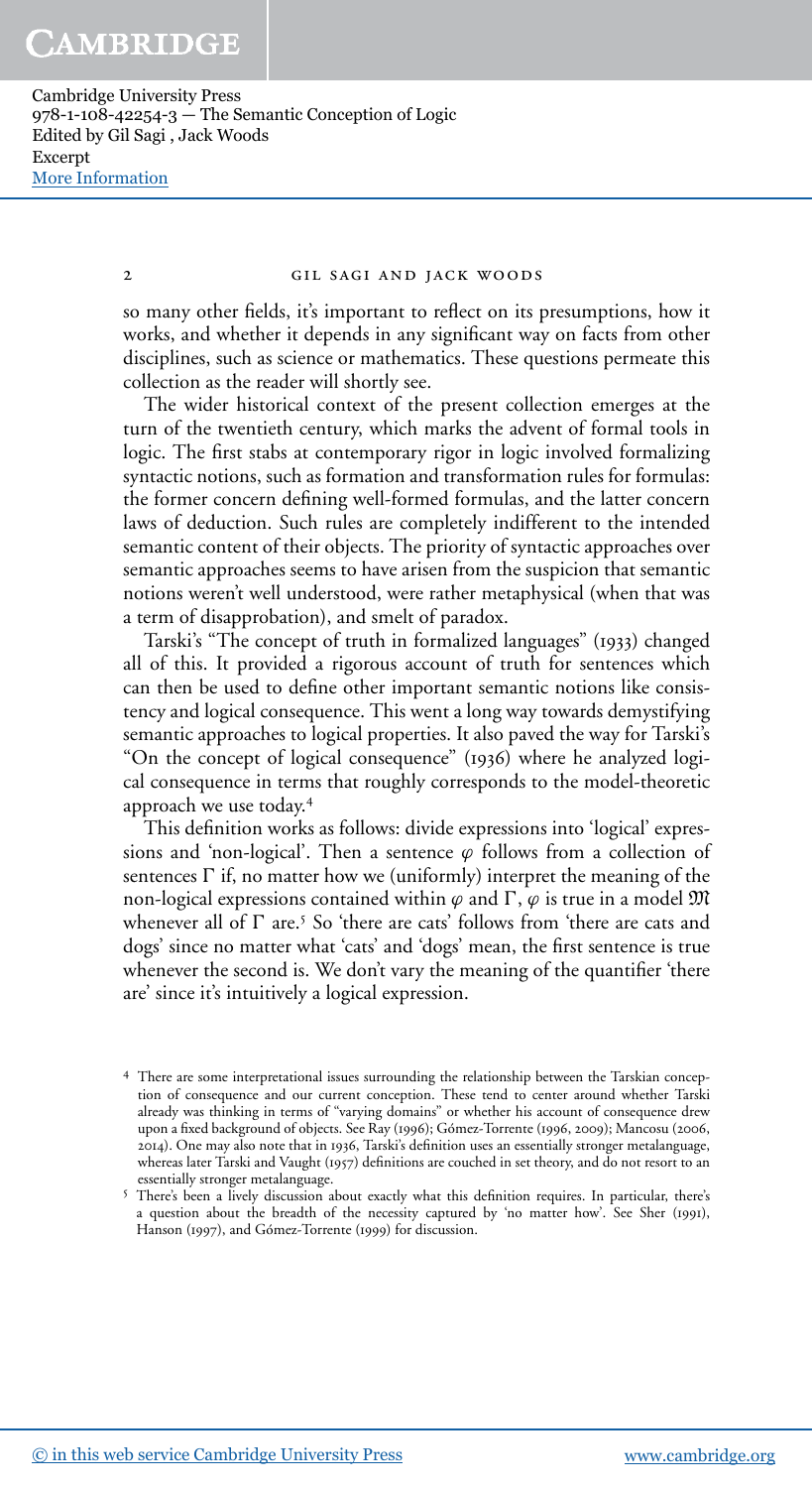# *Introduction*

This definition presumes that we can divide the logical expressions from the non-logical, but it does not itself give a way to do that. The topic of logicality (of expressions) is thus central in the philosophical literature on the semantic conception of logic. In Tarski's initial work, he expressed skepticism that there was a fixed way of doing so, noting that expressions like the set-theoretic relation of inclusion, were sometimes, but only sometimes, treated as logical. His idea seemed to have been that we have, at best, a definition of logical consequence relative to a chosen set of privileged expressions.

Thirty years later, in "What are logical notions?" (a lecture delivered in 1966 and published in 1986), Tarski addresses the issue of logicality from another perspective. He proposes a criterion of *logical notions*, settheoretic entities which constitute the distinguished subject matter of logic among other mathematical disciplines, in terms of their stability under transformations of the domain. These notions can model the meanings of expressions in a language, and they are susceptible to precise mathematical characterization. The intuitive model-theoretic meaning of 'there are' – the set of all non-empty subsets of the domain – doesn't change when we permute the domain. Although Tarski does not make the connection himself, it is reasonable to identify logical terms as those denoting logical notions, at least at first pass.<sup>6</sup>

The idea is simple: if the meaning of some predicate or quantifier can be disturbed by a permutation, then it somehow depends on the nature of the objects it's about. Any expression that is so worldly doesn't have the requisite 'formal' character that's supposed to characterize logical expressions (McGee 1996). So this formal property of invariance under permutations is used to test for the intuitive property of formality which characterizes logical expressions. Even if one doesn't think this exhausts the analysis of logicality, it's a very plausible necessary condition on an expression being logical.

This kind of definition of logicality can be made precise by assigning each expression a "meaning" drawn from a type-hierarchy built over a domain of objects. We assign the predicate 'cat' the function from the domain to {T,F} which returns true if an object is a cat and false otherwise. Simplifying, we treat the meaning of 'cat' as the set of cats in the domain. We assign the two place predicate '=' the set of ordered pairs  $\langle d, d \rangle$  for *d* 

 $6$  Corcoran, in his editorial introduction to Tarski (1966/86), presents Tarski as filling the lacuna left in his account of logical consequence of 1936. However, for reservations of this interpretation of Tarski, see Sagi (2017).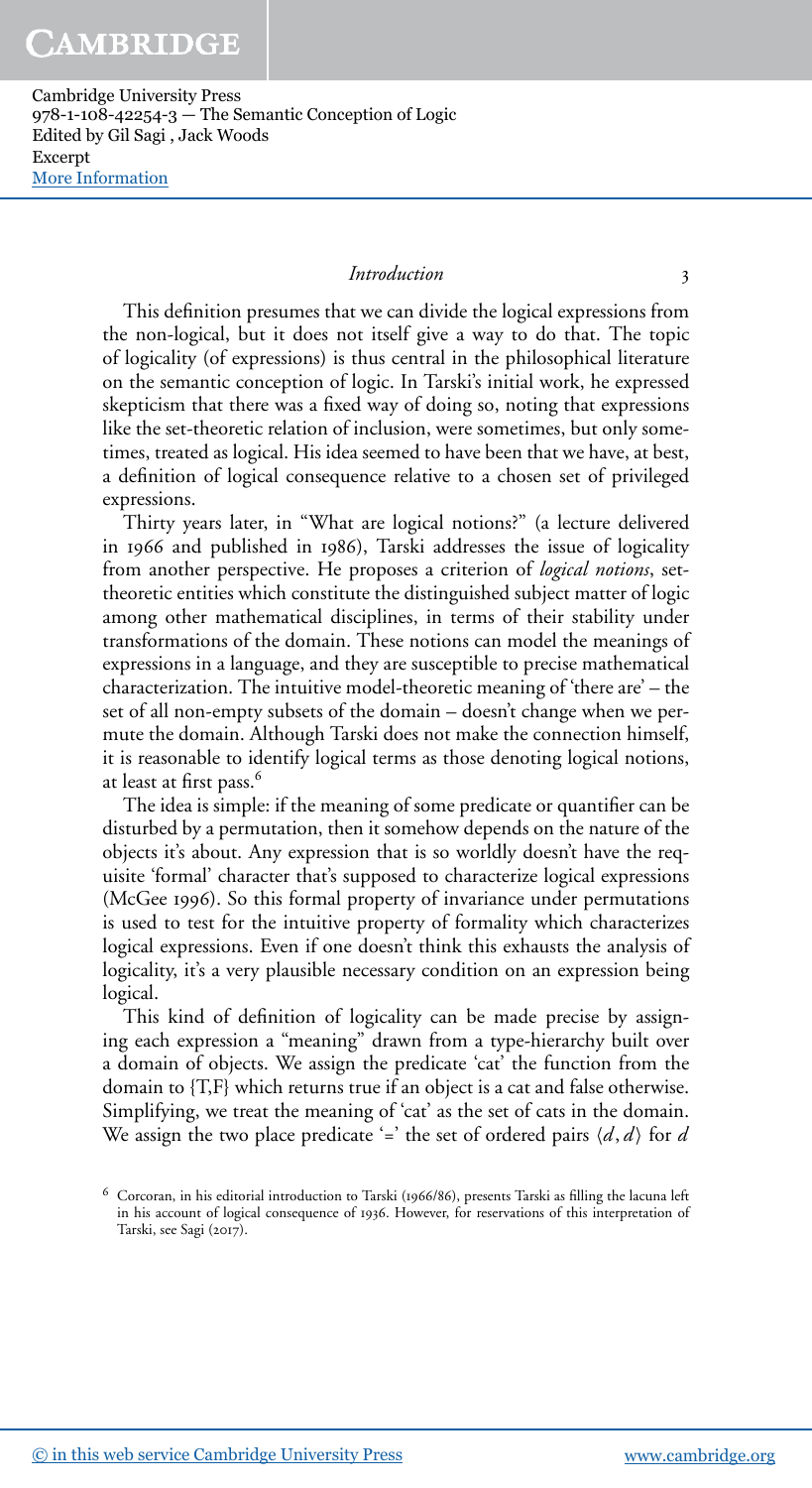gil sagi and jack woods

in the domain. And so on. Then it's easy to see that '=' is a logical expression since the set of ordered pairs  $\langle \pi(d), \pi(d) \rangle$  for *d* in the domain and  $\pi$  a permutation is just the set of ordered pairs  $\langle d, d \rangle$  from the domain. Whereas there's no guarantee that  $\pi(d)$  for *d* a cat is a cat.

The *Tarski-Sher thesis* identifies the logical expressions as those which denote logical notions in the sense just defined – so invariance under certain transformations is both a necessary and sufficient condition for logical notions, and denoting logical notions is a necessary and sufficient condition for something to be a logical expression, if it is adequately incorporated in a syntactic-semantic system of logical consequence.<sup>7</sup> Several writers, among them Vann McGee, William Hanson, Mario Gómez-Torrente, and Timothy McCarthy, have criticized this approach for its "extensionality": invariance criteria look only at denotations, and are blind to the level of sense, or of what connects an expression to its denotation.

There are further concerns about this approach. As Feferman pointed out (1999), the formal approaches to identifying logical expressions rely on the existence (or not) of certain permutations and isomorphisms. Yet 'isomorphism' is not an "absolute" property, so changing the background set-theoretic assumptions can change whether or not a notion is logical. Such problems generalize, showing that the Tarskian analysis of logical consequence is dependent on mathematical facts. Since facts about logical consequence are supposed to be prior to mathematical facts, these "entanglements" have bothered many theorists.

On the positive side, logicians have identified interesting connections between a notion being logical and that notion being definable (van Benthem 1982; McGee 1996), between invariant notions and interpolation theorems (Barwise and van Benthem 1999), and between invariance properties and compositionality (Keenan and Westerstahl 1997).<sup>10</sup> Linguists have also identified interesting connections between an expression being logical, in the sense of being invariant under permutation, and grammatical properties.<sup>11</sup> So regardless of the status of the worries mentioned above, the semantic conception of logic has proved a fruitful way of investigating

<sup>II</sup> See Chierchia's contribution to this volume, in particular, for an overview of these connections.

 $7$  See Sher's chapter in this volume for her latest take on the issue. Griffiths and Paseau (2022) is a forthcoming book on logical monism and the Tarski-Sher thesis.

 $8$  See Gómez-Torrente's contribution to this volume, as well as his (2002), along with McGee (1996); McCarthy (1981); Hanson (1999); Warmbrod (1999); Feferman (1999).

<sup>&</sup>lt;sup>9</sup> See Florio and Incurvati's contribution to this volume for an investigation of similar "entanglement" phenomena. See van Benthem's contribution to this volume for a survey of other interesting connections.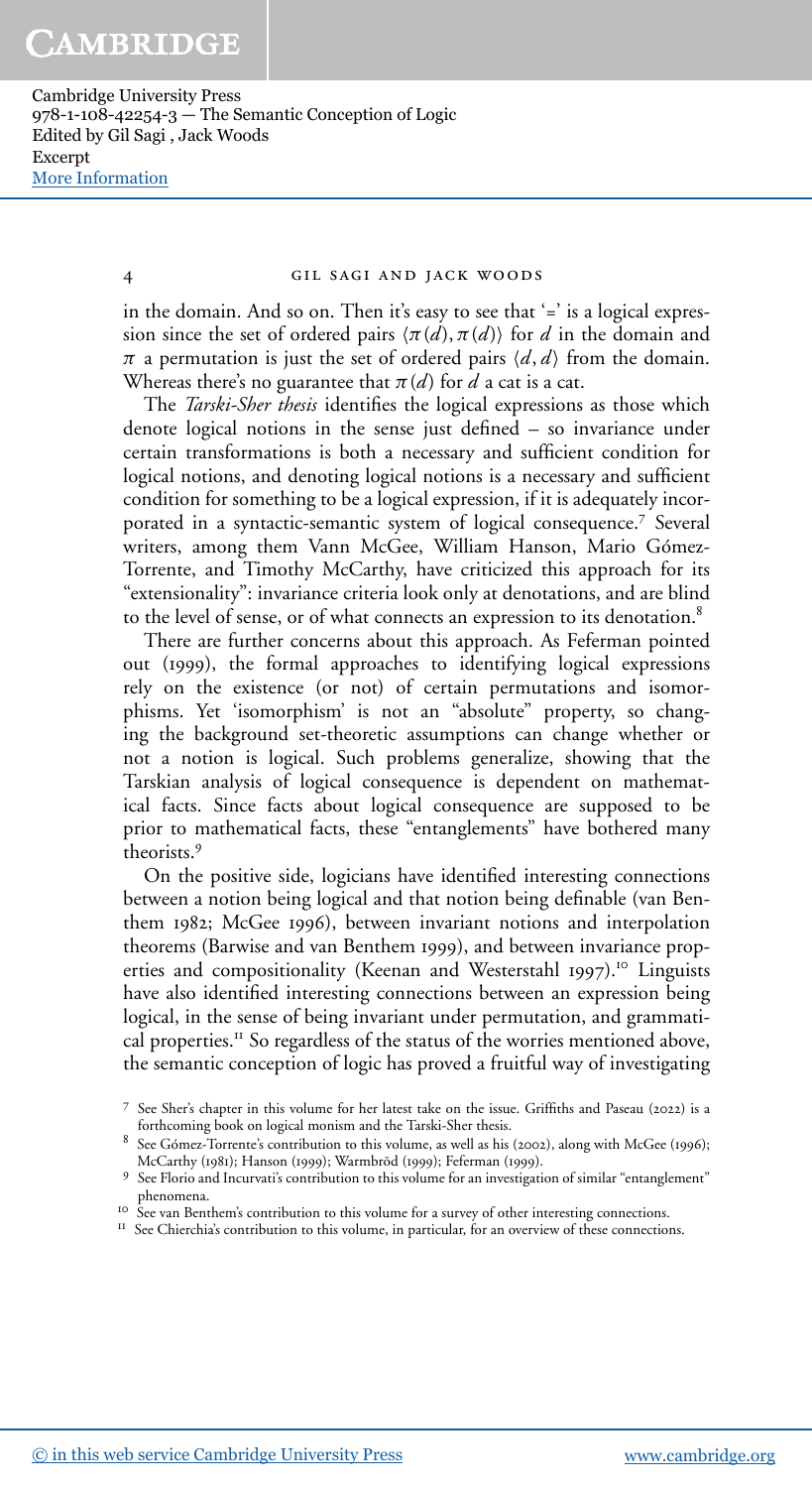## *Introduction*

a number of issues. Moreover, the semantic conception itself might be separable from the approach just discussed to logicality (see Gómez-Torrente's contribution to this volume.)

In the present volume, we see the semantic account applied to modal notions (van Benthem), fragments of pure mathematics (Florio and Incurvati), grammaticality (Abrusán et al.; Chierchia), validity in natural language (Glanzberg), and purely formal logical validity (Paseau and Griffiths; Cook). We see the broader implications of the semantic conception explored in the contributions of Bonnay and Speitel, Gómez-Torrente, Sher, Madison Mount, and Zinke. Together these provide a balanced and nuanced picture of both the applications and limitations of the semantic approach.

## **Contributions**

Our volume opens on the use of invariance criteria to characterize logicality. Gila Sher's essay "Invariance and Logicality in Perspective" introduces her seminal approach to using invariance properties to characterize formality and thereby logicality (1991). Sher's view is that logical constants are expressions that pick out properties which are isomorphism invariant as well as satisfying a few other conditions concerning how they are picked out. This approach, as mentioned above, has been very influential over the last 30 years. Sher then surveys how developments of the last 35 years have affected her project. This involves distinguishing her approach from pragmatic alternatives (represented by Hanson (1997) and Gómez-Torrente (2002, this volume)) and argues that her approach maintains desirable connections between logicality, formality, and necessity.

Sher's essay is followed immediately by Gómez-Torrente's defense of his pragmatic alternative. Gómez-Torrente argues that the semantic conception of logic, as described above, works perfectly well even with an account of logicality shot through with local pragmatic choices. In developing his pragmatic alternative, he usefully revisits some of his earlier objections to Sher's non-pragmatic account of logicality (2002), such as worries about properties which are invariant, but which are necessarily denoted by expressions which do not seem logical. Consider 'is a regular heptahedron' or 'is a male widow'. He then suggests that there are a number of other marks of logicality, such as broad applicability in our systematic theorizing. His pragmatic suggestion leaves the notion of logicality intentionally a bit vague, rendering as clearly logical those expressions which score sufficiently well on all the marks, and clearly non-logical those which score sufficiently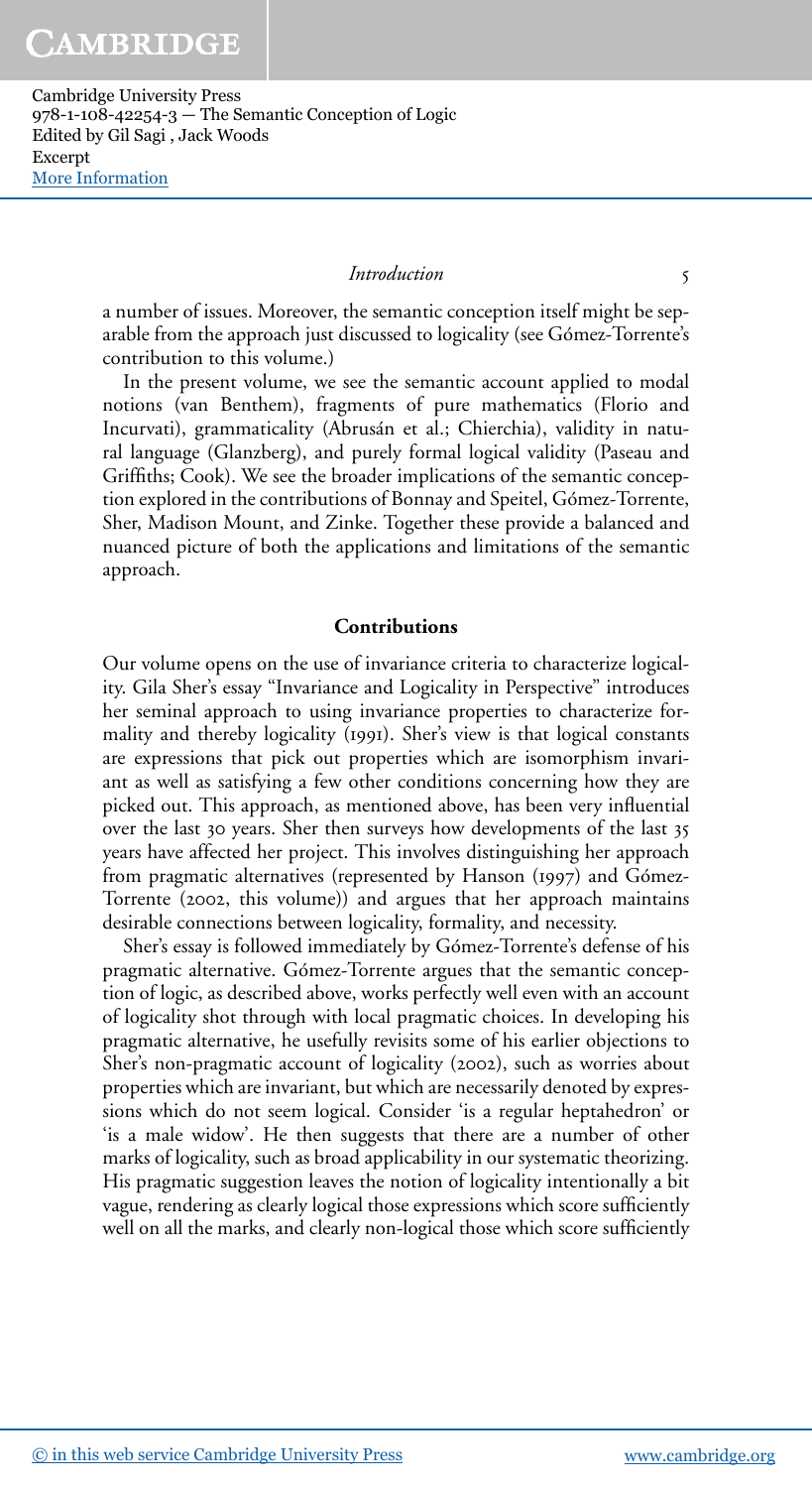#### gil sagi and jack woods

badly on them. This allows a more degreed notion of the logicality of expressions.

We then turn to the contribution of Bonnay and Speitel which attempts to solve some of the problems with the definition of logicality mooted above by Sher and criticized by Gómez-Torrente. While Bonnay and Speitel agree with treating invariance under bijections as a necessary condition on logicality, they hold that it needs to be augmented with certain syntactic constraints. Drawing on an idea dating back to Carnap  $(1943)$ , they want logical expressions to be *categorical* in the sense of their meaning being uniquely given by their inferential role.<sup>12</sup> Their overall suggestion is that logical expressions are those which denote a unique bijection-invariant notion by means of their inferential role.<sup>13</sup> This novel suggestion seems a worthy contender for a mixed semantic-syntactic account of logicality, improving (as they note) on another suggestion for a mixed account by Feferman $(2015)$ .

Most of the discussion of logicality concerns *extensional* contexts, like those found in mathematics and other informal applications of logic. Yet if we truly want an account of logicality that applies to (rigorized) natural language, we should be willing to consider intensional contexts as well (as argued in Woods 2016). Madison Mount's contribution takes up this challenge, developing an account of logicality in the context of the intensional type theory of Muskens (2007). The account is a useful first step towards developing an intensional criterion of logicality, especially as Madison Mount gives a careful treatment of the challenges and technology necessary to adequately extend invariance-style criteria from extensional to intensional contexts.

Part I closes with Cook's contribution. Cook is concerned with the so-called "validity paradox". This problem, which has gained a lot of contemporary attention, concerns what happens when you add an expression '⇒' expressing logical consequence to our language. Under a number of natural rules governing this expression, and the assumption that these rules are "logically valid", the resulting logic is inconsistent (as Cook (2014) and Ketland (2012) demonstrated in prior work). Here, Cook additionally shows that the meaning of ' $\Rightarrow$ ' is permutation invariant only if it's trivial (in the sense that if anything  $\Rightarrow$  anything, then everything  $\Rightarrow$ everything). These two observations motivate Cook to develop a more permissive notion of logicality which maintains much of the interest of

<sup>13</sup> Note that this suggestion allows that other notions would satisfy the inferential role of these expressions, but that these notions must not be bijection-invariant.

<sup>&</sup>lt;sup>12</sup> This meaning of 'categorical', though related to the more usual notion, is a bit narrower.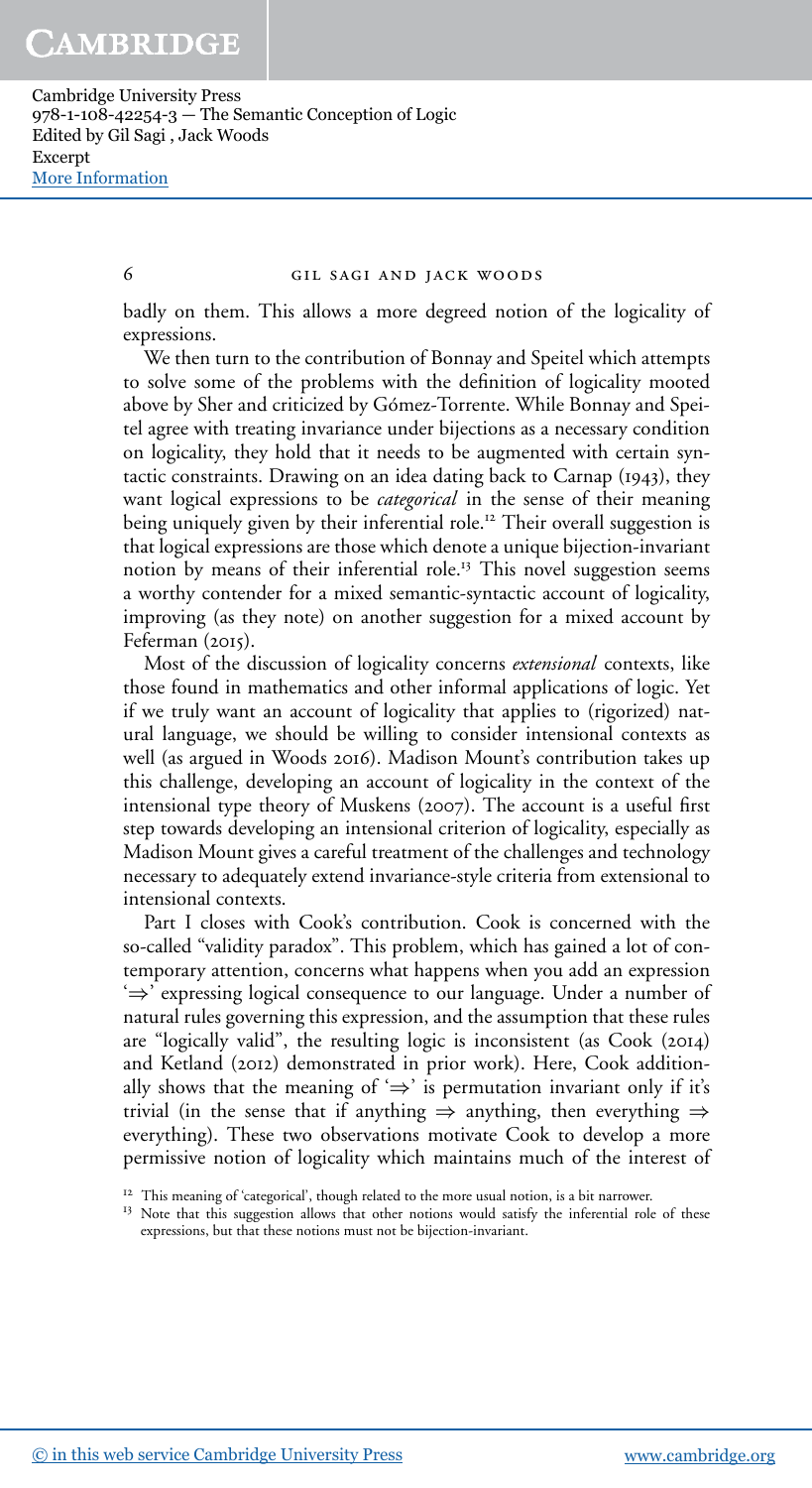# *Introduction*

the permutation invariance account while allowing  $\Rightarrow$  to be a consistent and non-trivial logical expression. He closes his contribution by mulling on whether the resulting notion of logicality is too permissive – and what this might mean for those pushing the validity paradox as a significant problem for ordinary approaches to logical consequence.

The volume then turns to further basic aspects of the semantic approach. Van Benthem's chapter extends the philosophical discussion of invariance to a broader look at the functioning of semantics in logic. In particular, he discusses connections between the various notions of invariance used in logic and definability in different formal languages, and the fundamental further issue of coherence: how the resulting different views of structure can still be connected. A second main theme is the ubiquitous entanglement of invariance with inference, where, for instance, model-theoretic preservation and interpolation theorems describe a generalized notion of valid inference, going from truths in one model to truths in other suitably related models. Finally, the chapter connects to other fields by drawing attention to the pervasive role of computation and games beneath the surface of semantics.

Incurvati and Florio investigate a problem mentioned above, the entanglement of logic with mathematics. It's a well-known result (see Shapiro ) that there's a sentence of full second-order logic (with a standard model-theoretic semantics<sup>14</sup>) that's valid just in case Zermelo-Fraenkel set theory with the axiom of choice (ZFC) proves the continuum hypothesis (CH). And there is another sentence of full second-order logic that's valid just in case ZFC proves the negation of CH. Yet both CH and its negation are provably consistent with ZFC. So the validities of second-order logic seem to determine what ZFC proves, violating what Incurvati and Florio call "neutrality principles". These principles, which claim logic should be dialectically and informationally neutral, are very intuitive, so these *overgeneration* arguments are rather troubling. Incurvati and Florio defend full second-order logic by arguing that the proponent of the semantic conception of logic can adopt a *higher-order* model theory instead of a first-order one. Once they've done that, the troubling overgeneration arguments disappear. They close by exploring whether related arguments can be made against the higher-order approach, tentatively concluding that it doesn't appear to be so.

<sup>&</sup>lt;sup>14</sup> This means that bound function and relation variables range over all the functions and relations on the domain, not just some collection of such. The latter sort of semantics is typically called a "Henkin semantics".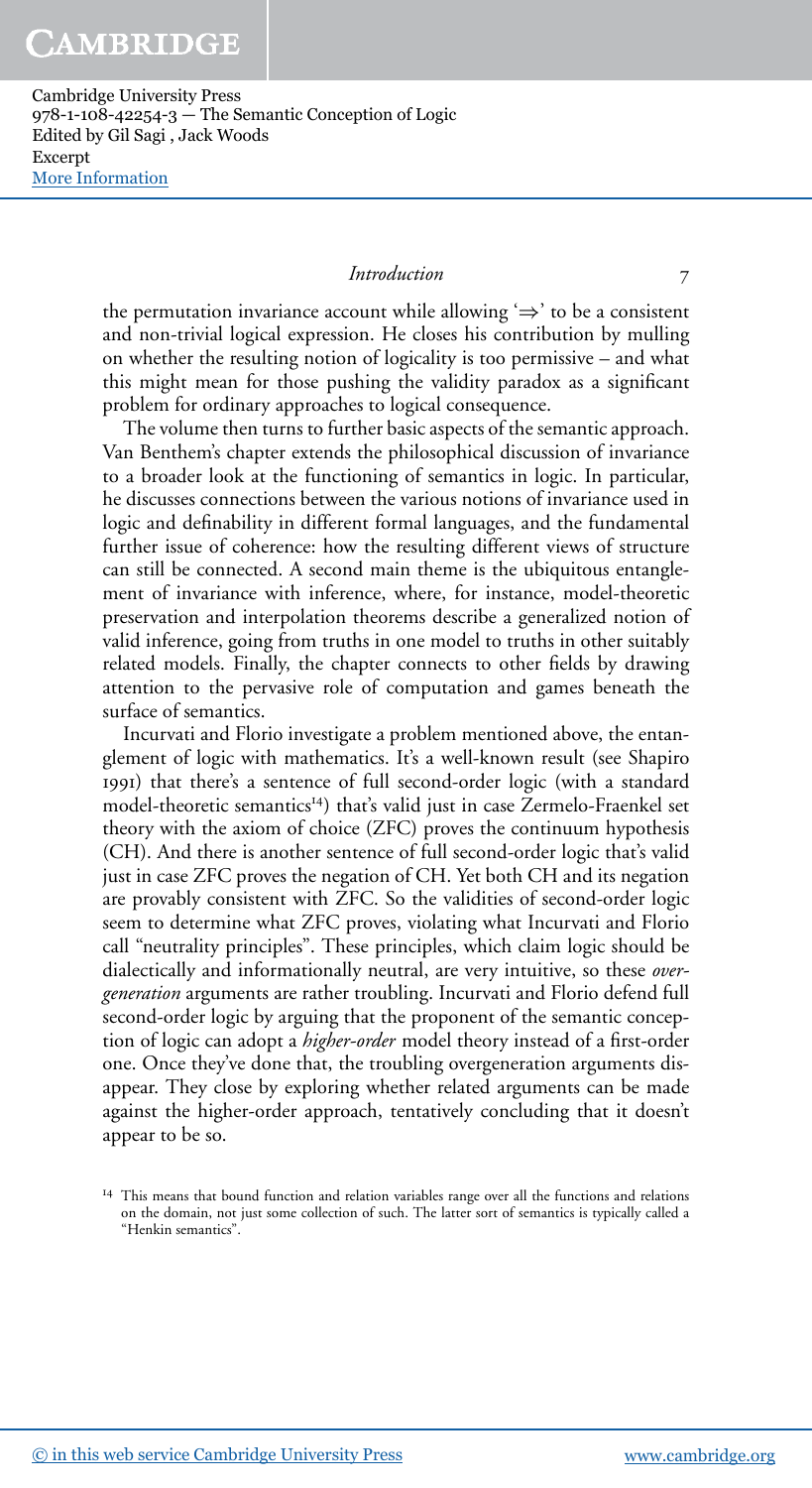### 8 GIL SAGI AND JACK WOODS

Paseau and Griffiths's contribution explores an issue we've neglected so far. It's natural to take logical truth to be truth in virtue of logical form. The Tarskian approach to logical truth – truth in virtue of logical form – analyzes logical form in terms of holding fixed the logical expressions of a language. It uses the logical expressions occurring in a language to explicate logical form, as explained above. But the distinction between logical and non-logical expressions already presumes another division, a principled division of expressions of the language into grammatical categories. Paseau and Griffiths investigate this presumption in the context of specifying the logic of logical truth, understood as truth in virtue of logical form. That is, in the context of investigating which axioms hold of the concept of logical truth. They show that this depends on whether we take a very finegrained or coarse-grained approach to treating two expressions as being of the same rough grammatical category. For instance, if *G* and *F* are atomic (or basic) predicates, then when we have a claim like 'it's logically true that "*Fa* ∨ ¬*Fa*"', we need to consider whether we mean this to entail that 'it's logically true that " $(Fa \wedge Ga) \vee \neg (Fa \wedge Ga)$ " or only substitutions of atomic predicates like *G* for *F*. As they show, the logics of logical truth that result from each way of graining are quite different, one being the normal modal logic *S*<sub>5</sub>, the other perhaps *S*<sub>4</sub>. Furthermore, if 'it's logically true that' is not a logical constant, the resulting logic is non-normal. Their contribution helps to show exactly what's being presumed in the background of even something as seemingly straightforward as the semantic approach.

Zinke rounds off this Part 2 of the volume with her related discussion of neglected presuppositions of the semantic approach. As she reminds us, the Tarskian approach mooted above makes substantial assumptions about what sort of reinterpretations of the non-logical terms are admissible. These assumptions give rise to presumptions about the division between analytic and logical truths as well as presumptions about the division between metaphysical and logical truths. Semantic entanglement of this kind is problematic without a rationale since the Tarskian account is supposed to give something like the most basic *formal* truths that make no presumptions about meaning or the world. Zinke explores a number of potential rationales for these presumptions and finds them all wanting. This leaves the proponent of the semantic approach with a challenge: find a rationale for what is presumed or accept that the division between logical and non-logical expressions, and thereby the division between logical and non-logical truths and implications, is somewhat arbitrary. Albeit in a way that usually goes unnoticed.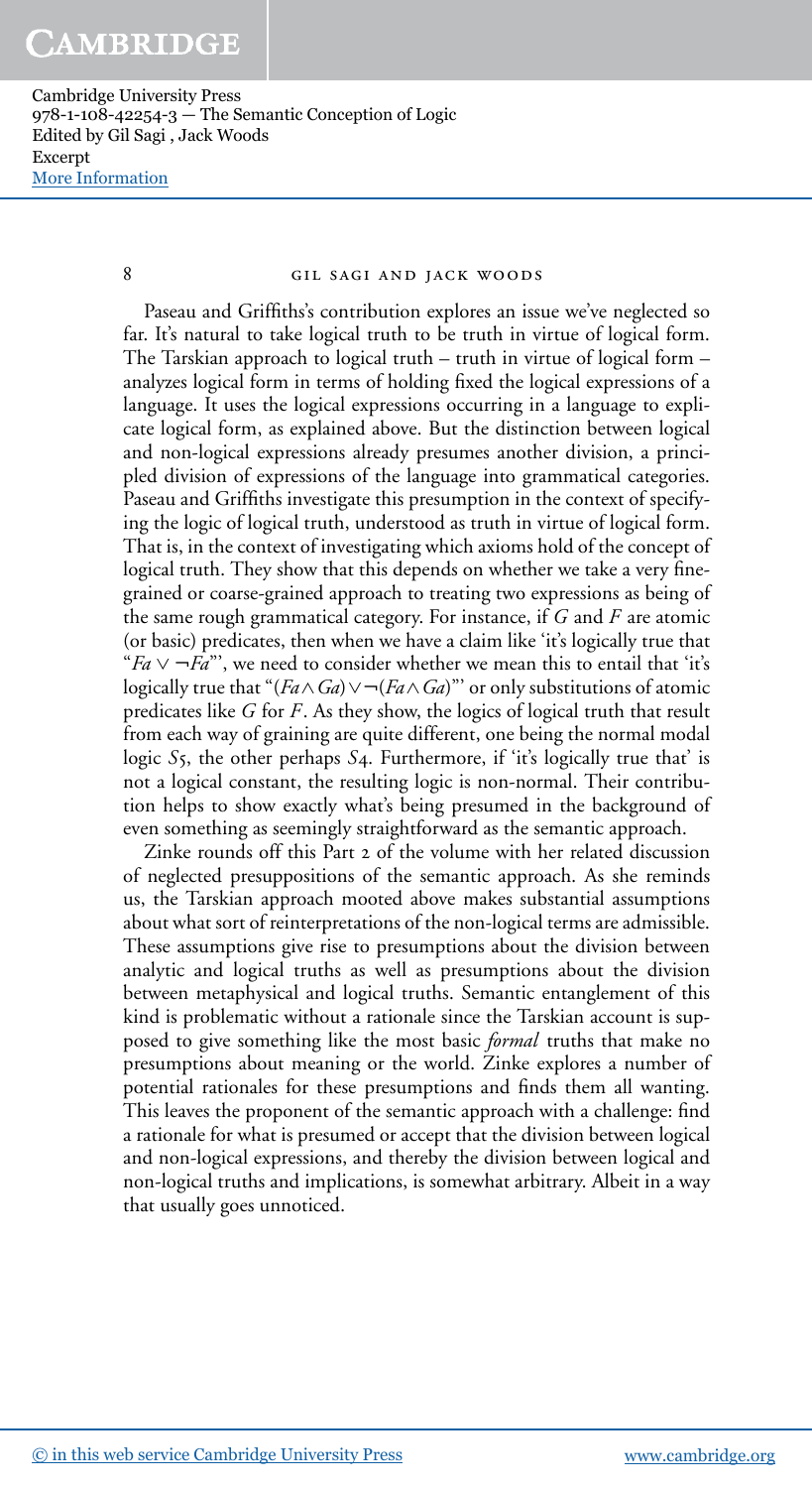# *Introduction*

The third and final Part of our volume addresses connections between the semantic approach to logic and natural language. Glanzberg opens Part 3 by discussing the relationship between logic and the semantics of natural language. His particular focus is on formal model-theoretic semantics for natural language. His earlier work (Glanzberg 2015) attacks the idea that there's a neat connection between logic and the semantics of natural language by arguing that natural language "entailments" either aren't formal or they aren't necessary. His essay here is more constructive, describing ways in which model-theoretic semantics *can*, in fact, be seen as modeling aspects of natural language. The most novel of these is the idea that modeltheoretic semantics can function like analogical models in the sciences. That is, as formally precise structures having certain structural properties that are analogous to some kind of structure in the modeled phenomenon. The match need not be perfect, but in order to be successful something *like* the structural property must be present in the modeling target. This is a development of the attractive "logic as modeling" approach first mooted by Shapiro (1998) and developed in Cook (2002).

Chierchia introduces and defends the idea that many cases of ungrammatical sentences can be explained in terms of their logical falsity (an idea originally suggested and developed by Gajewski (2002)). Drawing on recent work by Del Pinal (2019), Chierchia shows how we can identify a class of sentence – the *G-trivial* sentences – which are logically inconsistent under any contextually specified interpretation of their non-logical vocabulary. These sentences, surprisingly, turn out to largely match sentences we intuitively judge to be ungrammatical. He then argues for a four-property account of the distinction between logical and non-logical vocabulary. Functional vocabulary, and in particular logical vocabulary, is typically of a high semantic type, based in inferential patterns, works in ways identifiable across a broad class – sometimes even a universal class – of languages, and is permutation invariant. So this exciting – in Chierchia's words, gamechanging – account of natural language ungrammaticality draws heavily on the semantic tradition, starting with Tarski's account of logical consequence and, in particular, the model-theoretic distinction between logical and non-logical expressions.

Our concluding paper, by Abrusán, Asher, and Van de Cruys, raises issues with Gajewski's view. Using methods of distributional semantics, they find problem cases which suggest that the logical/non-logical distinction does not work cleanly, at least for natural language. They thus reject the "logical falsity" explanation of ungrammaticality that Gajewski offers. Instead, they hold that facts about semantic composition in context